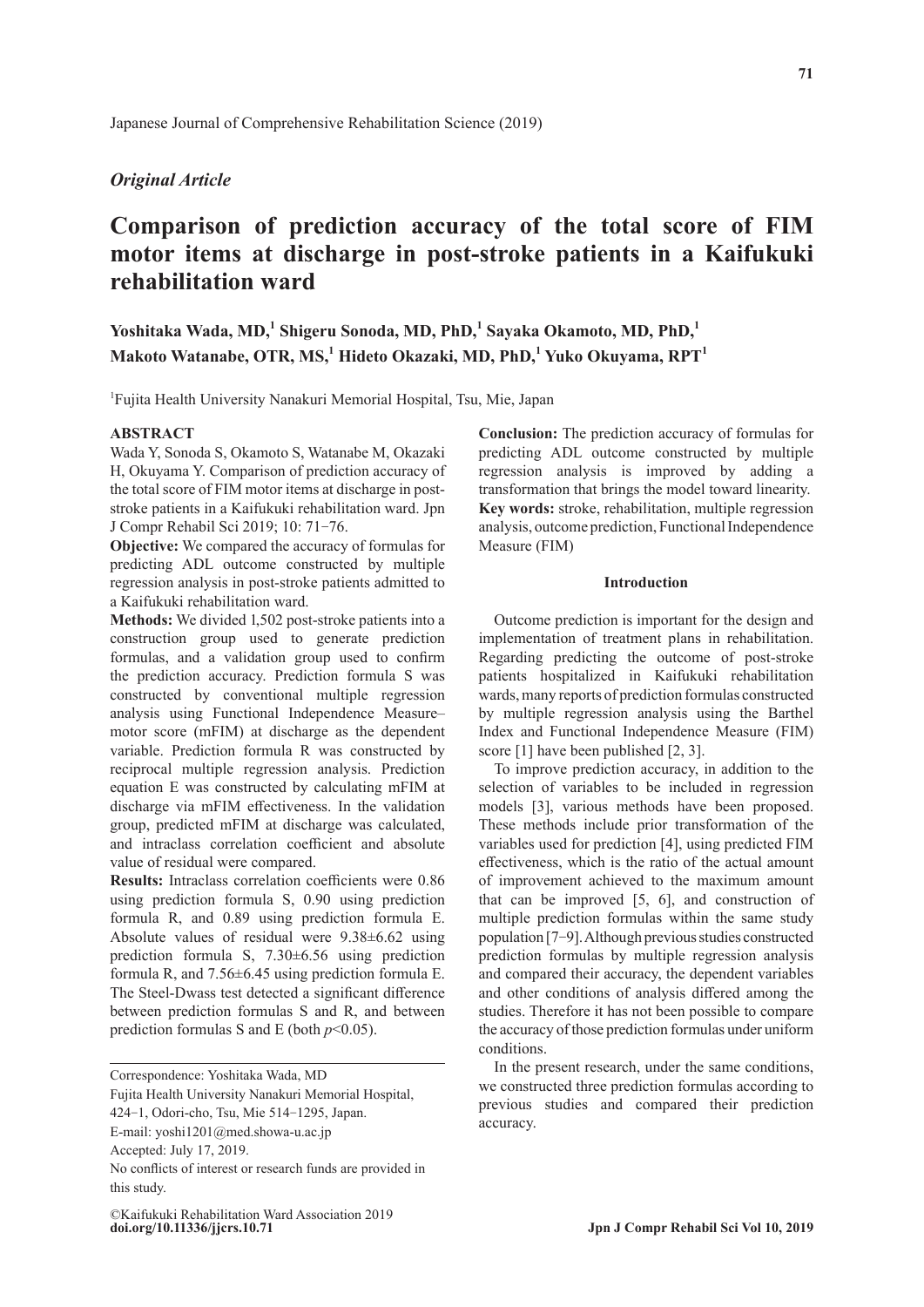#### **Methods**

#### **1. Subjects**

Patients who had their first supratentorial cerebral hemorrhage or cerebral infarction and were hospitalized in the Kaifukuki rehabilitation ward of our hospital between February 2004 and March 2017 were eligible for the study. Among them, 1,502 patients who were aged 60 years or above, with a duration from stroke onset to admission of 7 to 60 days, no serious comorbidities (comorbidity index [10] 4 or above) that impeded training, and no acute exacerbation during hospitalization were included as subjects. All the subjects underwent the full-time integrated treatment program with training provided 7 days a week [11].

#### **2. Changes from admission to discharge**

Scatter plots of the total score of FIM motor items (mFIM) on admission versus mFIM at discharge were generated for all the subjects, and the regression equations were computed. Then, mFIM effectiveness was calculated as follows: mFIM gain was obtained by subtracting mFIM on admission from mFIM at discharge; next, mFIM on admission was subtracted from 91 (maximum mFIM) and the value obtained was used to divide mFIM gain [5]. Scatter plots of mFIM on admission versus mFIM effectiveness were also generated (Figure 2).

#### **3. Three methods of multiple regression analysis**

Based on the report by Tokunaga et al. [6], the independent variables used in this study were: age, duration from stroke onset to admission, mFIM on admission, total score of FIM cognitive items (cFIM) on admission, gender (male/female), and type of stroke (hemorrhage/cerebral infarction). Dummy





versus mFIM at discharge.



**Figure 2.** A scatter plot of mFIM on admission versus mFIM effectiveness.

variables were used for gender and type of stroke (male 0/female 1, cerebral hemorrhage 0/cerebral infarction 1).

**Prediction formula S:** This prediction formula was constructed by multiple regression analysis using mFIM at discharge as the dependent variable and the above-mentioned items as independent variables.

**Prediction formula R:** This prediction formula was constructed by multiple regression analysis using mFIM at discharge as the dependent variable and the above-mentioned items as independent variables, except that mFIM on admission was substituted by the reciprocal of mFIM on admission (1/mFIM on admission) according to Sonoda et al. [4].

**Prediction formula E:** First, according to the report by Tokunaga et al. [6], multiple regression analysis was performed using mFIM effectiveness as the dependent variable and the above-mentioned items as independent variables. Using the predicted mFIM effectiveness obtained, predicted mFIM at discharge was calculated using the equation: mFIM on admission + predicted mFIM effectiveness  $\times$  (91 – mFIM on admission).

#### **4. Validation methods**

The 1,502 subjects were assigned randomly in two groups of 751 subjects each, using the formula for simple random sampling in JMP Pro14. One group was used to construct prediction formulas by multiple regression analysis (construction group). The other group was used to calculate predicted values using the constructed prediction formulas (validation group). In the construction group, prediction formula S, prediction formula R, and prediction formula E were constructed. In the validation group, the predicted values were determined using each of the prediction formulas, and scatter plots of measured mFIM at discharge versus predicted mFIM at discharge were Figure 1. A scatter plot of mFIM on admission<br>generated. Then, the intraclass correlation coefficient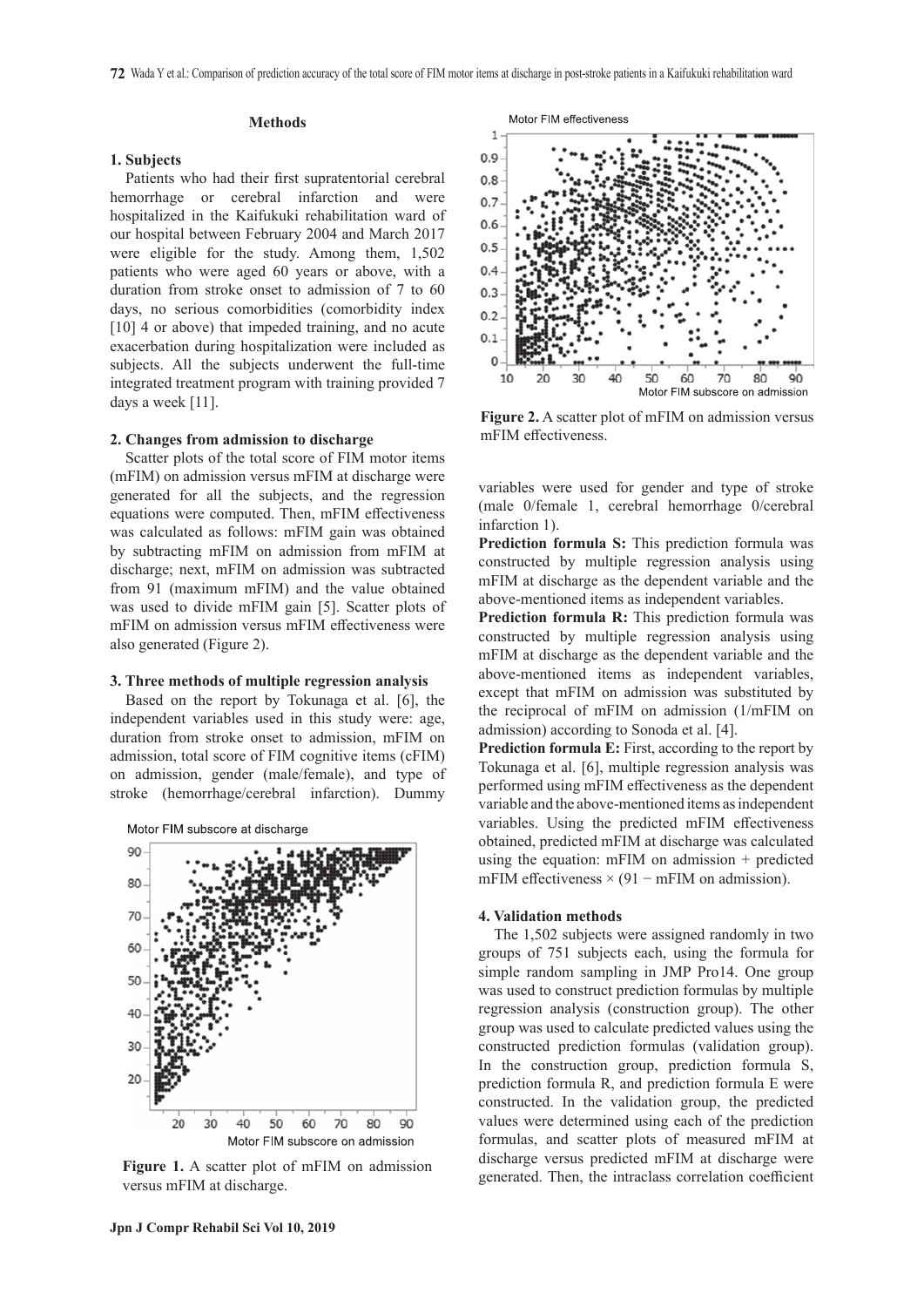between measured and predicted values and the residual (value obtained by subtracting the predicted value from the measured value) were calculated. Since a Bartlett test performed in advance found that the data of both groups did not follow a normal distribution, the median of the absolute value of residual was compared among the three prediction formulas using the Kruskal–Wallis test, followed by post-hoc analysis using the Steel–Dwass test. For all statistical analyses, the statistical level was set at less than 5% ( $p < 0.05$ ).

In conducting this series of research, comprehensive consent for the use of data was obtained from patients at the time of admission, and consideration was given to protect personal information during analysis. The statistical software used was JMP Pro14.

#### **Results**

Patient characteristics are shown in Table 1. A scatter plot of mFIM on admission versus mFIM at discharge is shown in Figure 1, and a scatter plot of mFIM on admission versus mFIM effectiveness is shown in Figure 2. Scatter plots of measured mFIM versus predicted mFIM are shown in Figure 3. In the validation group, the intraclass correlation coefficients between predicted values and measured values were 0.86 using prediction formula S, 0.90 using prediction formula R, and 0.89 using prediction formula E. The

**Table 1.** Patient characteristics.

residuals were −0.83±11.5 (median −0.02) using prediction formula S, 0.83±9.79 (median 0.95) using prediction formula R, and 1.03±9.89 (median 0.61) using prediction formula E. The absolute values of residual were 9.38±6.62 (median 7.90) using prediction formula S, 7.30±6.56 (median 5.67) using prediction formula R, and 7.56±6.45 (median 5.99) using prediction formula E. The Kruskal–Wallis test detected a significant difference in the absolute values of residual among the three groups ( $p < 0.05$ ). The post-hoc Steel–Dwass test found a significant difference between prediction formula S and prediction formula R, and between prediction formula S and prediction formula E (both  $p < 0.05$ ), and the absolute value of residual was greater for prediction formula S than for the other two formulas. No significant difference was found between prediction formula R and prediction formula  $E (p = 0.52)$  (Figure 4).

#### **Discussion**

The present study revealed that compared with conventional multiple regression analysis, the method using the reciprocal of mFIM on admission and the prediction method via predicting mFIM effectiveness both improved the accuracy of predicting mFIM at discharge. In the following sections, the methods of comparing outcome prediction and the characteristics

|                                         | Prediction group<br>$N = 751$ | Validation group<br>$N = 751$ |
|-----------------------------------------|-------------------------------|-------------------------------|
| Sex (Male/Female)                       | 432/319                       | 423/328                       |
| Age                                     | $72.5 \pm 7.8$ (72)           | $72.6 \pm 7.9$ (72)           |
| Number of days from onset to admission  | $32.6 \pm 12.1$ (31)          | $32.5 \pm 11.9$ (31)          |
| Cerebral hemorrhage/Cerebral infarction | 310/441                       | 304/447                       |
| Motor FIM subscore on admission         | $45.0 \pm 22.4(44)$           | $43.5 \pm 22.0$ (41)          |
| Cognitive FIM subscore on admission     | $22.9 \pm 8.7$ (24)           | $22.4 \pm 9.0$<br>(23)        |
| Motor FIM subscore at discharge         | $65.6 \pm 22.0(73)$           | $63.8 \pm 22.8(71)$           |

Data for this study are expressed as number of patients or mean  $\pm$  standard deviation (median value).



**Figure 3.** Scatter plots of measured mFIM versus predicted mFIM.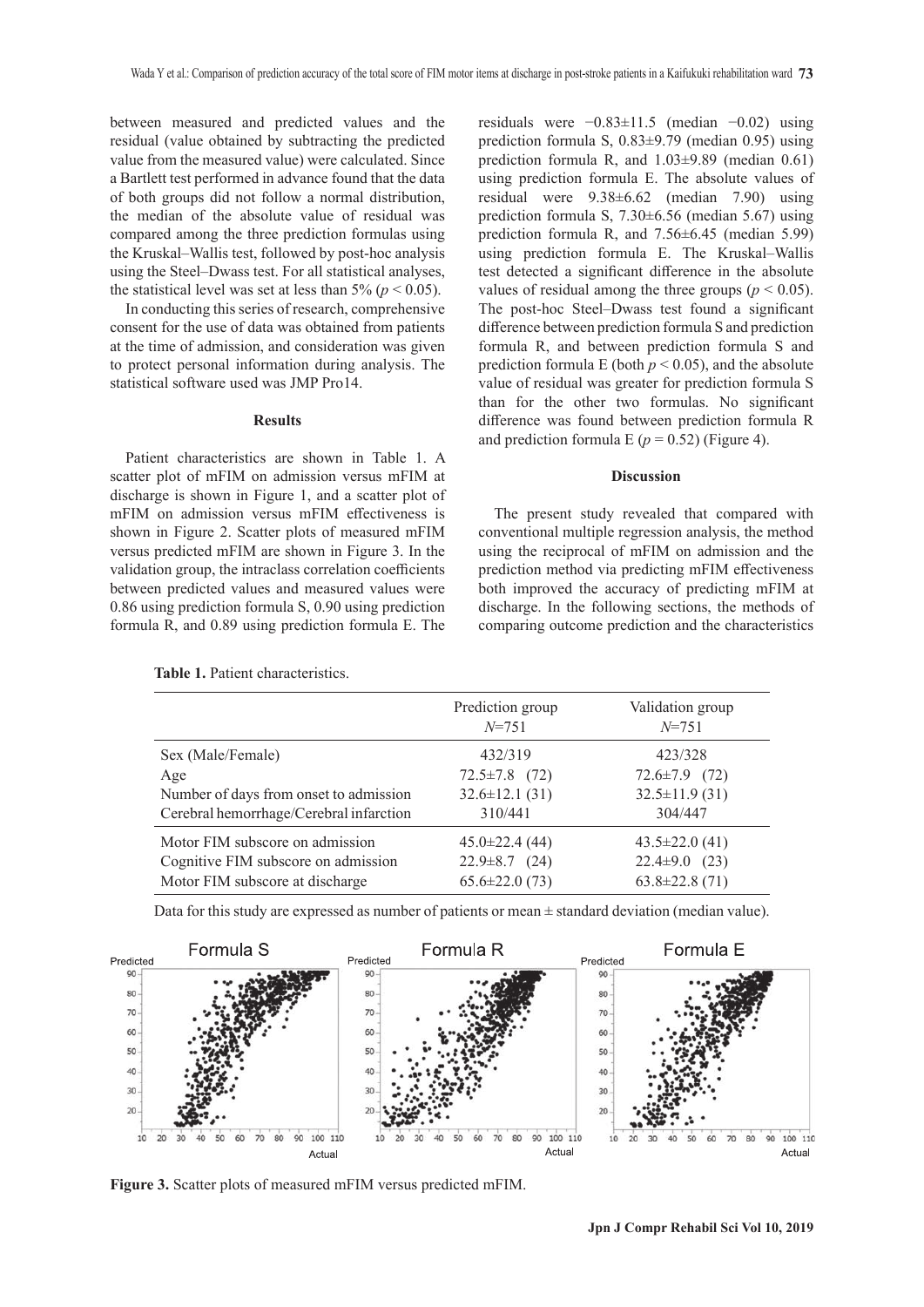

**Figure 4.** Comparison of absolute value of residual among the three groups.

of the prediction methods used in this study are discussed.

# **Methods of comparing outcome prediction**

Several reports comparing the methods of outcome prediction in stroke patients have been published [2-4, 12]. Heinemann et al. [3] summarized 17 studies as a comparison between studies that conducted outcome prediction from the Uniform Data System for Medical Rehabilitation database, and revealed variations in the prediction rate and the level of contribution of variables. Meyer et al. [2] conducted a systematic review including only reports of multiple regression analysis predicting FIM and Barthel Index of stroke patients. They identified 27 studies and 63 multiple regression formulas, and their discussions centered on which variables made a significant contribution without examining the pros and cons of the prediction methods.

When comparing outcome prediction methods, it is important to confirm whether the conditions of comparison are uniform between studies. In metaanalyses and systematic reviews that pool the data of the same type of studies with different study populations, an advantage of being able to gather a large number of cases often coexists with difficulties in interpretation due to the differences between patient groups. Therefore, a comparison of outcome prediction methods using the same patient population for constructing prediction formulas and for confirming the accuracy of outcome prediction is useful, and is even better if the patient population contains a large number of homogeneous subjects. Although outcome comparison studies using the data of a large number of cases from the Japan Association of Rehabilitation Database have been conducted, there is a limitation that the data are submitted voluntarily from diverse rehabilitation environments [8, 13-17]. In the present study, all the subjects participated in the full-time integrated treatment program incorporating motor

learning. Hence, we were able to utilize a relatively large patient population in the Kaifukuki rehabilitation ward who underwent the same rehabilitation program.

When comparing different statistical methods, it is important to use the same independent variable and the same amount of information provided. In this research, we planned the comparisons using the same independent variable, and we consider that the differences between the prediction formulas were clearly demonstrated by statistical methods.

For multiple regression analysis, the multiple correlation coefficient is often used as a method to compare accuracy. However, we reason that rather than showing prediction accuracy only in the group used for constructing the multiple regression formula, it is desirable to include a validation group and to demonstrate the prediction accuracy in that group. This requires using a comparison method other than the multiple correlation coefficient, because it cannot be used in the validation group. In this study, we performed comparisons using the intraclass correlation coefficient, which showed that the three prediction formulas had almost the same accuracy. Therefore, we further compared the formulas using the absolute value of residual obtained by subtracting the predicted value from the measured value. Previous studies performed comparisons using residual, square of residual, and the absolute value of residual [4, 8, 17- 19]. The purpose of this study was to compare prediction formulas, and, since determining which formula predicts values closer to the actual scores is more important than finding which formula has the smaller systematic error, we used the absolute value of residual for comparison.

# **Characteristics of the outcome prediction methods in this study**

A previous study showed that when predicting ADL score at discharge from ADL score on admission to a Kaifukuki rehabilitation ward, the relationship is not linear [4]. The reason is that when using mFIM as an outcome measure, due to the influence of the floor effect (mFIM on admission lower than 13 points cannot be obtained) and the ceiling effect (mFIM at discharge higher than 91 points cannot be achieved), the degree of ADL improvement of patients needing a moderate level of assistance is greater than that of other patients. Various methods have been proposed to solve this non-linearity problem, such as modifying the multiple regression analysis and using a non-linear regression equation [4, 20, 21]. In this study, we made various modifications to the multiple regression analysis with an easy-to-understand logical structure of prediction, and compared the formulas constructed.

According to Sonoda et al. [4] and Inouye [20], the accuracy of a multiple regression equation is improved when the model is brought closer to linearity. In the present study, prediction formula S, which is a simple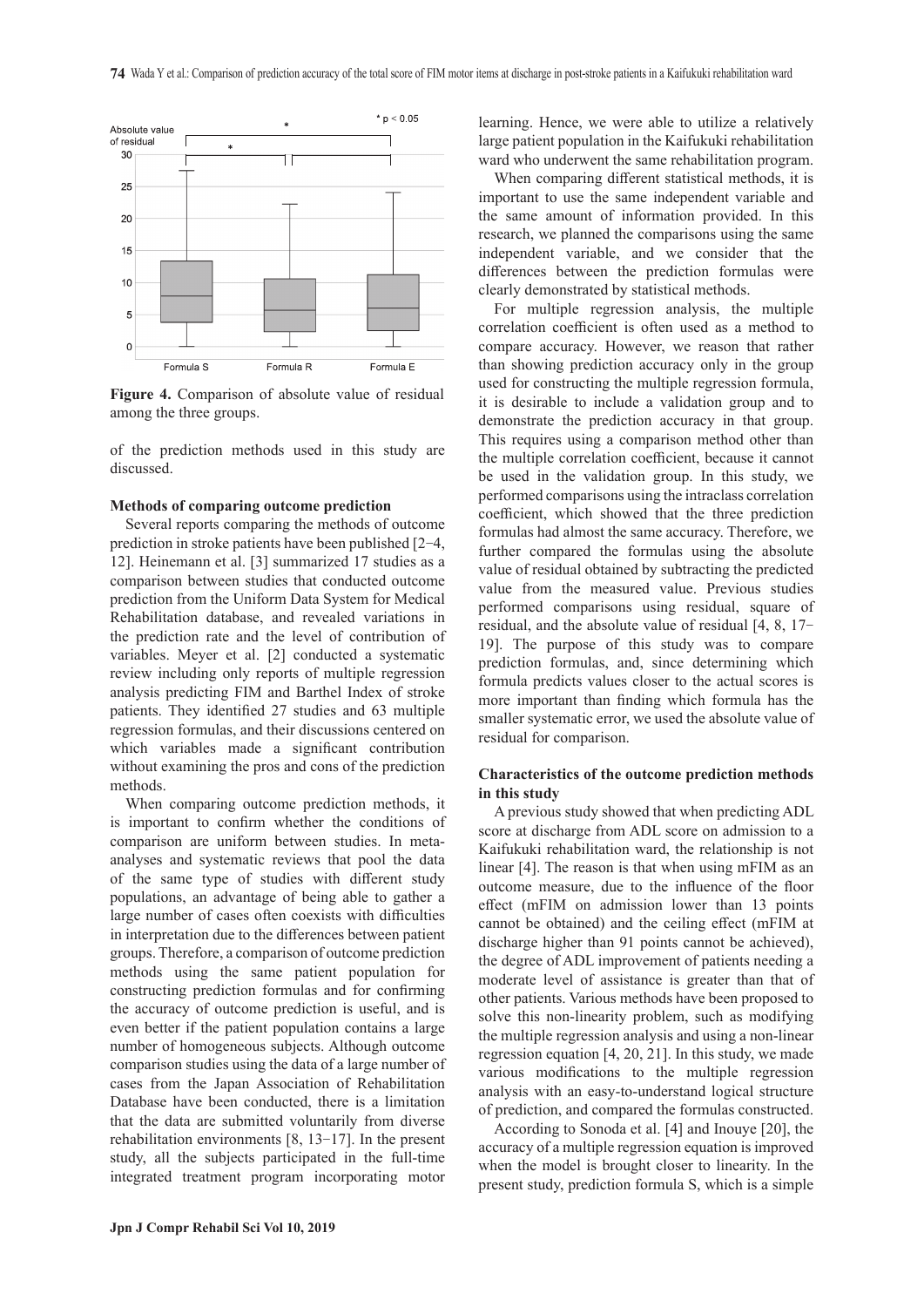multiple regression equation obtained from the scatter plot of measured values versus predicted values, yielded a sigmoid curve. On the other hand, prediction formula R and prediction formula E were models closer to linearity, and their prediction accuracy was higher than that of prediction formula S.

Both prediction formula R and prediction formula E conceivably correct the ceiling effect of mFIM on admission. First, for prediction formula R, the reciprocal of mFIM for patients with high score on admission becomes close to 0, and hence has less influence on the predicted value. In the case of prediction formula E, we first predicted mFIM effectiveness by multiple regression analysis, and then used this value to calculate mFIM at discharge. Since the values of mFIM effectiveness range from 0 to 1, in the latter stage of calculation [predicted mFIM effectiveness × (91 – mFIM on admission)] the values obtained for almost all the patients with high mFIM on admission become small, and consequently the gap between the measured value and the predicted value is also diminished.

For prediction formula R, because the minimum value of mFIM is 13 and not 0, using the reciprocal of mFIM probably has little influence on the floor effect. In addition, a study has shown that mFIM effectiveness cannot correct the low level of outcome when mFIM on admission is in the low range (13-48 points) [22]. In the present study also, the predicted value of mFIM at discharge tended to be lower than the measured value when mFIM on admission was in the low range (Figure 3), showing that the floor effect was not corrected.

As discussed above, in the present comparison of the three prediction formulas, mitigation of the ceiling effect in patients with high mFIM on admission is the main reason for the better results obtained from prediction formula R and prediction formula E compared with prediction formula S. As for the possible contributing factors for no difference between prediction formula R and prediction formula E, there is a limit to the applicability of data transformation to bring the prediction model toward linearity when using multiple regression analysis, and a certain number of patients who are affected by inhibition factors probably reduce the prediction accuracy.

# **Future directions**

In this study, the intraclass correlation coefficient remained at around 0.9 despite the modifications used to generate prediction formula R and prediction formula E. To explore further modifications to the multiple regression analysis, piecewise multiple regression analysis that applies different multiple regression equations to the low mFIM group and high mFIM group [23] may improve the prediction accuracy in the low mFIM group.

Potential directions for improving prediction

accuracy include conversion of FIM score into an interval scale by Rasch analysis [24] and prediction by adding temporal data. As examples of methods to supplement temporal data, using FIM improvement at one month after admission as the independent variable in multiple regression analysis [12], and prediction of mFIM at discharge from FIM on admission and at 2-6 weeks after admission from a logarithmic curve [21] have been reported. However, there is a concern regarding mixing methods, with the result that one may get closer to the goal of rehabilitation by waiting to collect temporal data; it is important to consider the trade-off between improvement of prediction accuracy and delay of prediction time. Furthermore, when adding an inhibition factor to the variables, it is important to consider which patient group is adversely affected by the inhibition factor [25]. In the future, neural networks [26] and AI may be applied to outcome prediction.

When applying such innovative methods, the approach that we used in this study for comparing accuracy of prediction formulas, that is, including the same variables in the models, dividing subjects into a prediction formula construction group and a validation group, and comparing the residual and intraclass correlation coefficient, may be useful.

#### **Conclusion**

With post-stroke patients hospitalized in a Kaifukuki rehabilitation ward as subjects, we compared three prediction formulas obtained from multiple regression analyses using the same variables. When prediction accuracy was assessed using the absolute value of residual obtained by subtracting the predicted value from the measured value, the prediction accuracy for prediction formula R that used the reciprocal of mFIM and for prediction formula E calculated via predicted FIM effectiveness was higher than for prediction formula S obtained from conventional multiple regression analysis. These results prove that the prediction accuracy can be improved by data transformation that brings the prediction model closer to linearity. The findings of the present study may be used to develop a more accurate outcome prediction formula by improving the prediction method and the independent variables used in the regression model.

#### **References**

- 1. Data management service of the Uniform Data System for Medical Rehabilitation and the Center for Functional Assessment Research: Guide for use of the Uniform Data Set for Medical Rehabilitation. version 3.1, State University of New York at Buffalo, Buffalo, 1990.
- 2. Meyer MJ, Pereira S, McClure A, Teasell R, Thind A, Koval J, et al. A systematic review of studies reporting multivariable models to predict functional outcomes after post-stroke inpatient rehabilitation. Disabil Rehabil 2015;